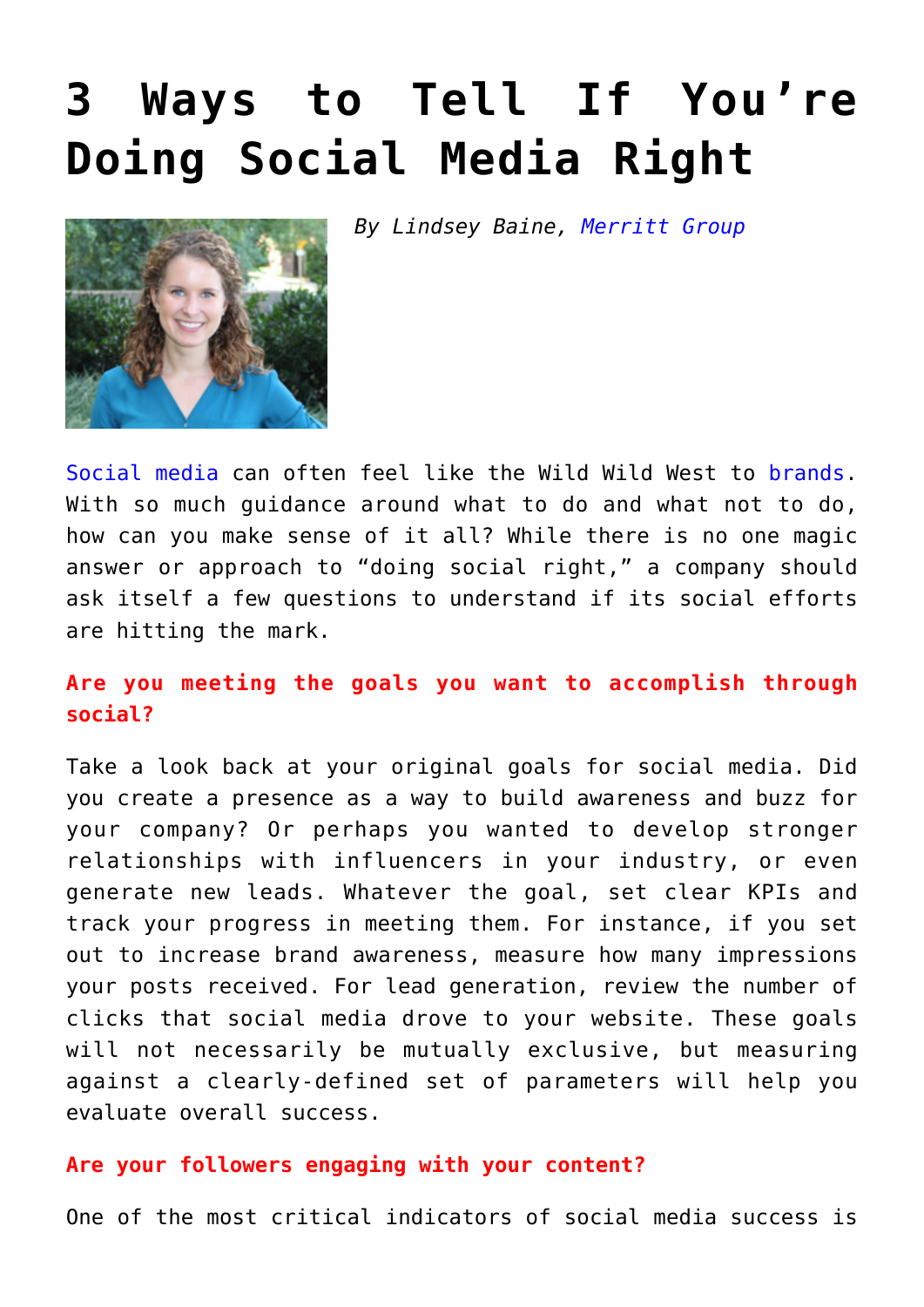engagement. You could develop and post content until your fingers fall off, but if your audience does not engage (or even worse, does not see) those posts, what's it worth?

Many social media platforms [use algorithms](https://www.socialmediatoday.com/social-networks/truth-about-algorithms-and-why-you-should-expect-see-more-them) to help users bypass the cluttered newsfeed by bubbling the most interesting content to the top. Facebook has used this approach for years, with Twitter and Instagram following suit in the past few months. While the algorithms themselves are top-secret, they tend to reward posts that receive the most likes, shares, or comments. For brands, this means that posts with a high level of engagement could be served more often than those without, raising the stakes even more.

## **Are your follower numbers increasing?**

When you execute a social media strategy that reaches and engages the right audience, you'll likely see your follower numbers begin to increase, even if slowly. A stagnant or decreasing follower count could signal that your posts are not relevant for the audience or a specific platform, resulting from a lack of hashtags or keywords, low engagement on posts, irrelevant content, and more. Test a variety of tactics, tracking your progress to understand what resonates best with your followers, and implement the most effective strategy moving forward.

The key element underpinning each of these questions is simple: Measurement! This step is a critical component to any social media strategy and can help you quickly pinpoint trouble spots to pivot strategies, if needed. For instance, if you answered no to the above questions, perhaps it's time to step up your engagement with key influencers, shake up your context mix, or add a little personality to your posts. Taking an agile approach and being willing to experiment with new ideas and tactics is critical to staying at the top of your social game.